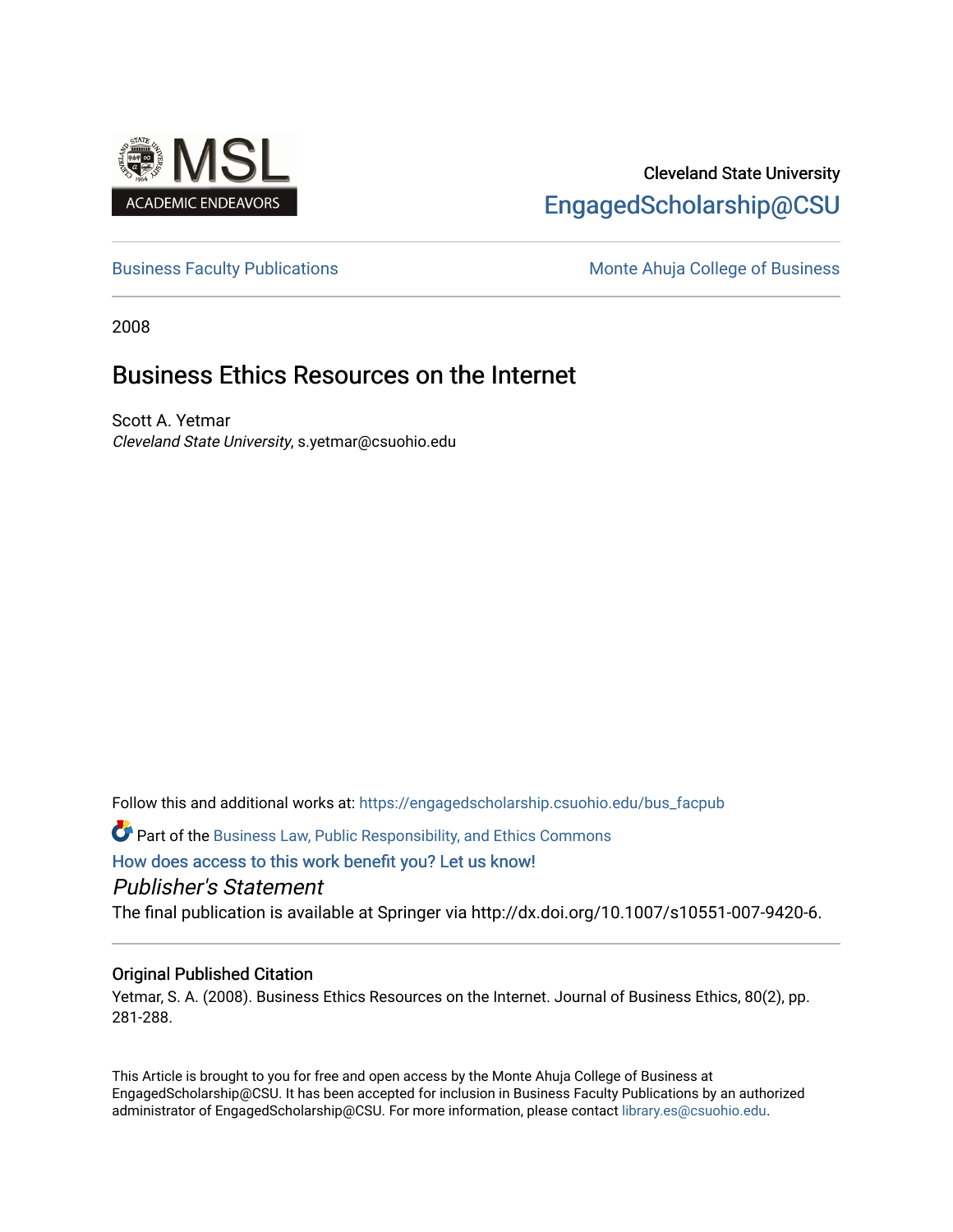# Business Ethics Resources on the Internet Scott Andrew Yetmar

ABSTRACT. There are an abundance of business ethics resources on the Internet. This paper details Internet resources with the following categories: Ethics Associations and Institutes, Ethics Journals, University Ethics Centers, Business Professions' Code of Conduct, Business Codes of Conduct, and Ethics Cases.

KEY WORDS: associations, cases, centers, codes of conduct, ethics resources, journals, institutes, Internet, web addresses, World Wide Web

#### Introduction

The following websites are useful for researchers in the area of business ethics. An exhaustive search was made using the Google and Yahoo directories. Each website was examined in detail for its worthiness. This is not to say that the following is all encompassing. There may be other valuable websites that have been accidentally overlooked. In addition, all the websites do not have the same value.

The following categories were used to organize the websites: Ethics Associations and Institutes, Ethics Journals, University Ethics Centers (United States and International), Business Professions' Code of Conduct, Business Codes of Conduct, and Ethics Cases (mostly free). All websites were accessible as of April 2007.

#### Ethics Associations and Institutes

The American Philosophical Association [http://](http://www.apa.udel.edu/apa/index.html)  [www.apa.udel.edu/apa/index.html](http://www.apa.udel.edu/apa/index.html)

The Aspen Institute [http://www.aspeninstitute.](http://www.aspeninstitute.org/)  [org/](http://www.aspeninstitute.org/)

Association for Moral Education [http://](http://www.amenetwork.org/)  [www.amenetwork.org/](http://www.amenetwork.org/)

Association for Practical and Professional Ethics [http://www.indiana.edu/](http://www.indiana.edu/∼appe/) $\sim$ appe/

Australian Association for Professional and Applied Ethics [http://www.arts.unsw.edu.au/](http://www.arts.unsw.edu.au/aapae/)  [aapae/](http://www.arts.unsw.edu.au/aapae/) 

BizEthics <http://www.bizethics.org/>

Business and Human Rights Resource Centre <http://www.business-humanrights.org/>

Business and Community <http://www.bitc.org.uk/> Business Ethics – Canada [http://www.business](http://www.businessethics.ca/)[ethics.ca/](http://www.businessethics.ca/) 

Business Ethics Center of Jerusalem [http://www.](http://www.besr.org/)  [besr.org/](http://www.besr.org/)

Business in the Community [http://www.bitc.](http://www.bitc.org.uk/)  [org.uk/](http://www.bitc.org.uk/)

Business Roundtable Institute for Corporate Ethics <http://www.darden.virginia.edu/corporate-ethics/>

Business for Social Responsibility [http://www.](http://www.bsr.org/)  [bsr.org/](http://www.bsr.org/)

Canadian Business for Social Responsibility [http://](http://www.cbsr.bc.ca/)  [www.cbsr.bc.ca/](http://www.cbsr.bc.ca/) 

Canadian Centre for Ethics in Public Affairs <http://www.ccepa.ca/>

Canadian Centre for Ethics & Public Policy <http://www.ethicscentre.ca/EN/index.cfm>

The Canadian Society for the Study of Practical Ethics <http://www.csspe.ca/>

Caux Round Table [http://www.cauxround](http://www.cauxroundtable.org/index.html)[table.org/index.html](http://www.cauxroundtable.org/index.html) 

Center for Business Ethics and Corporate Governance <http://www.ethicsrussia.org/>

Center for Ethical Business Cultures [http://](http://www.cebcglobal.org/)  [www.cebcglobal.org/](http://www.cebcglobal.org/) 

Center for Ethics, Capital Markets, and Political Economy <http://www3.iath.virginia.edu/cecmpe/>

Center for Professional Responsibility of the American Bar Association [http://www.abanet.org/](http://www.abanet.org/cpr/)  [cpr/](http://www.abanet.org/cpr/)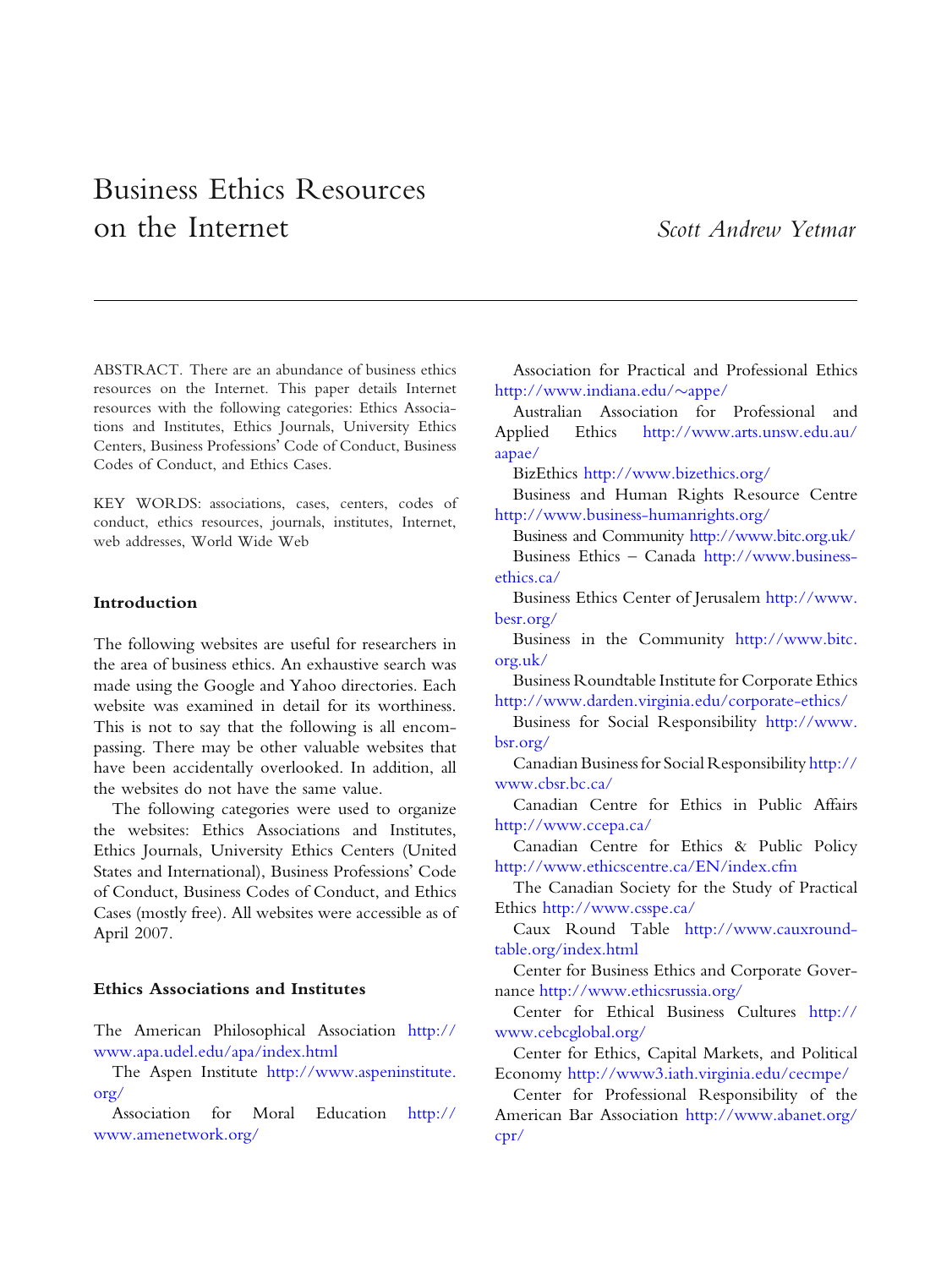Character Counts [http://www.charactercounts.](http://www.charactercounts.org/)  [org/](http://www.charactercounts.org/)

Computer Ethics Institute [http://www.brookings.](http://www.brookings.edu/its/cei/default.htm)  [edu/its/cei/default.htm](http://www.brookings.edu/its/cei/default.htm) 

The Conference Board [http://www.conference](http://www.conference-board.org/knowledge/ethics.cfm)[board.org/knowledge/ethics.cfm](http://www.conference-board.org/knowledge/ethics.cfm) 

Corporate Ethics Management Council [http://](http://www.conferenceboard.ca/GCSR/networks/cem.asp)  [www.conferenceboard.ca/GCSR/networks/cem.asp](http://www.conferenceboard.ca/GCSR/networks/cem.asp)

Corporate Governance [http://www.corpgov.](http://www.corpgov.net/)  [net/](http://www.corpgov.net/)

Corporate Responsibility Officer [http://www.](http://www.thecro.com/)  [thecro.com/](http://www.thecro.com/)

Corporate Social Responsibility [http://www.](http://www.eldis.org/csr/)  [eldis.org/csr/](http://www.eldis.org/csr/) 

Council for Ethical Leadership [http://www.busi](http://www.businessethics.org/)[nessethics.org/](http://www.businessethics.org/) 

Council of Ethical Organizations [http://www.](http://www.corporateethics.com/)  [corporateethics.com/](http://www.corporateethics.com/)

Defense Industry Initiative on Business Ethics and Conduct <http://www.dii.org/>

e-Center for Business [http://www.e-businesseth](http://www.e-businessethics.com/)[ics.com/](http://www.e-businessethics.com/)

Ethical Impact <http://www.ethicalimpact.com/>

Ethics and Compliance Officer Association <http://www.theecoa.org/>

Ethics and Public Policy Center<http://eppc.org/> Ethicscan Canada, Ltd.<http://www.ethicscan.ca/> Ethics Institute of South Africa [http://www.eth](http://www.ethicsa.org.za/)[icsa.org.za/](http://www.ethicsa.org.za/) 

Ethics Officer Association <http://www.eoa.org> Ethics Practitioners' Association of Canada

<http://www.epac-apec.ca/> Ethics Resource Center <http://www.ethics.org/>

European Baha'i Business Forum [http://](http://www.ebbf.org/)  [www.ebbf.org/](http://www.ebbf.org/) 

European Business Ethics Network – Belgium <http://www.eben-net.org/index.htm>

European Business Ethics Network – United Kingdom <http://www.ebenuk.org/>

Hong Kong Ethics Development Centre [http://](http://www.icac.org.hk/hkedc/eng/main2.asp)  [www.icac.org.hk/hkedc/eng/main2.asp](http://www.icac.org.hk/hkedc/eng/main2.asp)

Institute for Business Technology Ethics [http://](http://www.ethix.org)  [www.ethix.org](http://www.ethix.org) 

The Institute for Global Ethics [http://www.](http://www.globalethics.org/index.htm)  [globalethics.org/index.htm](http://www.globalethics.org/index.htm) 

The Institute of Business Ethics [http://www.](http://www.ibe.org.uk/)  [ibe.org.uk/](http://www.ibe.org.uk/) 

Institute of Social and Ethical Accountability <http://www.accountability21.net/>

International Association for Business and Society <http://www.iabs.net/>

International Business Ethics Institute [http://](http://www.business-ethics.org/)  [www.business-ethics.org/](http://www.business-ethics.org/)

International Institute for Public Ethics [http://](http://www.iipe.org/)  [www.iipe.org/](http://www.iipe.org/)

International Society for Business, Economics, and Ethics <http://www.isbee.org/>

Jewish Association for Business Ethics [http://](http://www.jabe.org/)  [www.jabe.org/](http://www.jabe.org/)

Josephson Institute of Ethics [http://www.jose](http://www.josephsoninstitute.org/)[phsoninstitute.org/](http://www.josephsoninstitute.org/) 

National Ethics Bureau [http://www.ethics](http://www.ethicscheck.com/)[check.com/](http://www.ethicscheck.com/) 

National Institute of Ethics [http://www.ethicsin](http://www.ethicsinstitute.com/)[stitute.com/](http://www.ethicsinstitute.com/) 

National Whistleblower Center [http://](http://www.whistleblowers.org/)  [www.whistleblowers.org/](http://www.whistleblowers.org/)

Organisation for Economic Co-operation and Development <http://www.oecd.org/>

Professional Ethics – The Canadian Resource for Professional Ethics [http://www.professionaleth](http://www.professionalethics.ca/)[ics.ca/](http://www.professionalethics.ca/)

Public Affairs Council [http://www.pac.org/pub](http://www.pac.org/public/ethics.shtml)[lic/ethics.shtml](http://www.pac.org/public/ethics.shtml) 

The Society for Ethics [http://www-rohan.sdsu.](http://www-rohan.sdsu.edu/faculty/corlett/se.html)  [edu/faculty/corlett/se.html](http://www-rohan.sdsu.edu/faculty/corlett/se.html)

Society of Corporate Compliance and Ethics <http://www.corporatecompliance.org/>

Society for Applied Philosophy [http://www.](http://www.appliedphil.org/index.shtml)  [appliedphil.org/index.shtml](http://www.appliedphil.org/index.shtml)

Society for Business Ethics [http://www.society](http://www.societyforbusinessethics.org/)[forbusinessethics.org/](http://www.societyforbusinessethics.org/)

St. James Ethics Centre – Australia [http://](http://www.ethics.org.au/)  [www.ethics.org.au/](http://www.ethics.org.au/)

Studies in Moral Development and Education [http://tigger.uic.edu/](http://tigger.uic.edu/∼lnucci/MoralEd/index.html)~lnucci/MoralEd/index.html

The Texas Center for Legal Ethics and Professionalism <http://www.txethics.org/>

Transparency International [http://www.transpar](http://www.transparency.org/)[ency.org/](http://www.transparency.org/)

United States Office of Government Ethics <http://www.usoge.gov/home.html>

Workplace Fairness [http://www.workplacefairness.](http://www.workplacefairness.org/)  [org/](http://www.workplacefairness.org/)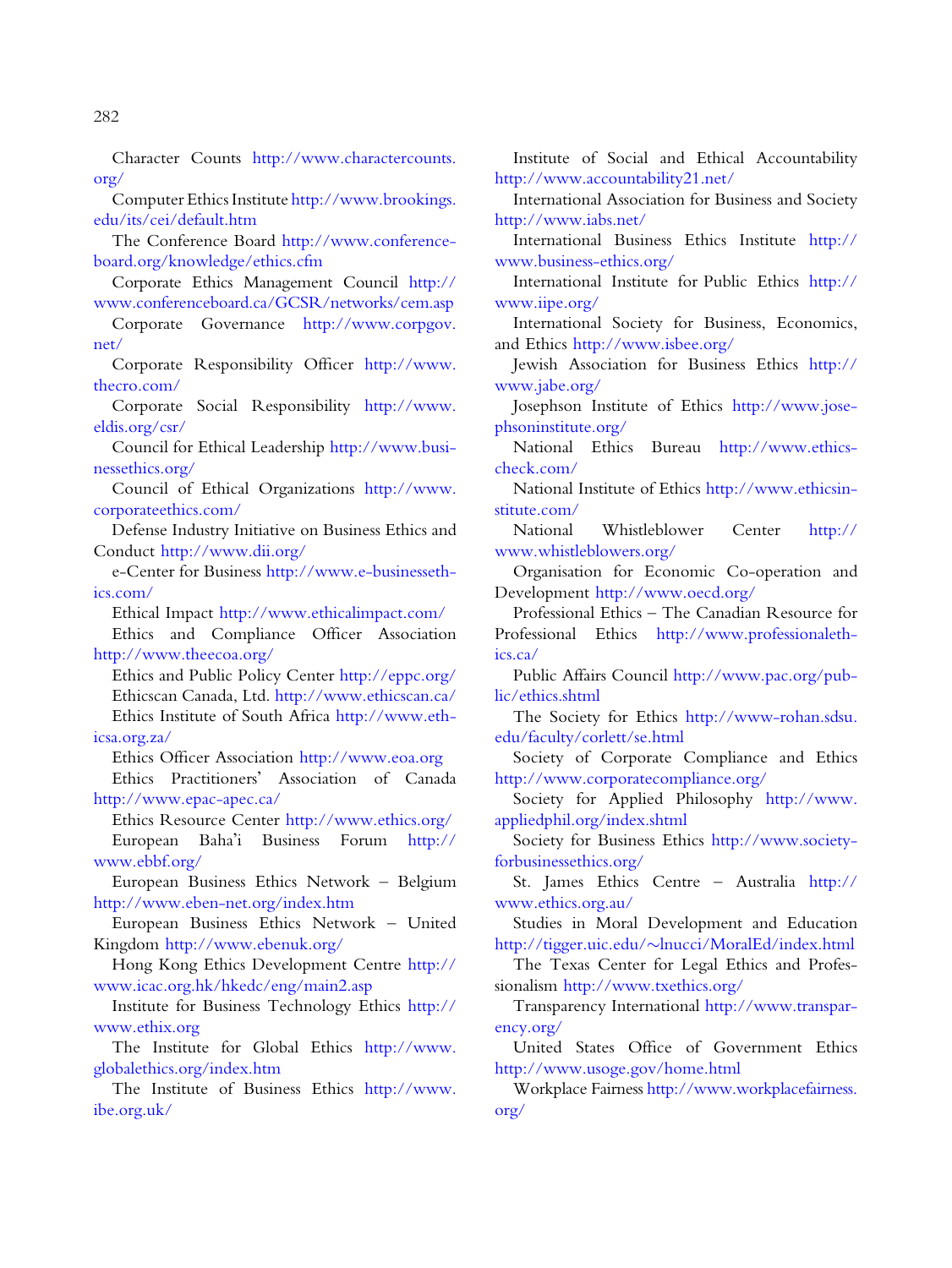#### Ethics Journals

Business and Society [http://www.sagepub.com/](http://www.sagepub.com/journalsProdDesc.nav?prodId=Journal200878)  [journalsProdDesc.nav?prodId=Journal200878](http://www.sagepub.com/journalsProdDesc.nav?prodId=Journal200878)

Business and Society Review [http://www.bentley.](http://www.bentley.edu/cbe/research/bs_review.cfm)  [edu/cbe/research/bs\\_review.cfm](http://www.bentley.edu/cbe/research/bs_review.cfm)

Business Ethics: A European Review [http://](http://www.blackwellpublishing.com/journals/beer/)  [www.blackwellpublishing.com/journals/beer/](http://www.blackwellpublishing.com/journals/beer/) 

Business Ethics Quarterly [http://www.society](http://www.societyforbusinessethics.org/beq.htm)  [forbusinessethics.org/beq.htm](http://www.societyforbusinessethics.org/beq.htm)

Business and Professional Ethics Journal: A Multidisciplinary Approach [http://www.ethics.ufl.edu/](http://www.ethics.ufl.edu/BPEJ/)  [BPEJ/](http://www.ethics.ufl.edu/BPEJ/)

Electronic Journal of Business Ethics and Organization Studies [http://ejbo.jyu.fi/index.cgi?page=](http://ejbo.jyu.fi/index.cgi?page=cover)[cover](http://ejbo.jyu.fi/index.cgi?page=cover) 

Employee Responsibilities and Rights Journal <http://www.springerlink.com/content/1573-3378/>

Ethical Perspectives: Journal of the European Ethics Network [http://www.ethical-perspectives.](http://www.ethical-perspectives.be/index.php)  [be/index.php](http://www.ethical-perspectives.be/index.php)

Ethical Theory and Moral Practice [http://](http://www.springer.com/east/home?SGWID=5-102-70-35553761-0&changeHeader=true&referer=www.wkap.nl&SHORTCUT=www.springer.com/prod/j/1386-2820)  [www.springer.com/east/home?SGWID=5-102-70](http://www.springer.com/east/home?SGWID=5-102-70-35553761-0&changeHeader=true&referer=www.wkap.nl&SHORTCUT=www.springer.com/prod/j/1386-2820) [35553761-0&changeHeader=true&referer=www.](http://www.springer.com/east/home?SGWID=5-102-70-35553761-0&changeHeader=true&referer=www.wkap.nl&SHORTCUT=www.springer.com/prod/j/1386-2820)  [wkap.nl&SHORTCUT=www.springer.com/prod/](http://www.springer.com/east/home?SGWID=5-102-70-35553761-0&changeHeader=true&referer=www.wkap.nl&SHORTCUT=www.springer.com/prod/j/1386-2820)  [j/1386-2820](http://www.springer.com/east/home?SGWID=5-102-70-35553761-0&changeHeader=true&referer=www.wkap.nl&SHORTCUT=www.springer.com/prod/j/1386-2820)

Ethics & Behavior [http://www.erlbaum.com/](http://www.erlbaum.com/ME2/default.asp)  [ME2/default.asp](http://www.erlbaum.com/ME2/default.asp)

Ethics & Critical Thinking Quarterly Journal [http://www.franklinpublishing.net/ethicscritical](http://www.franklinpublishing.net/ethicscriticalthinking.html)  [thinking.html](http://www.franklinpublishing.net/ethicscriticalthinking.html)

Ethics and Information Technology [http://www.](http://www.springerlink.com/content/1572-8439/)  [springerlink.com/content/1572-8439/](http://www.springerlink.com/content/1572-8439/) 

ETHICS: An International Journal of Social Political and Legal Philosophy [http://www.journals.](http://www.journals.uchicago.edu/ET/home.html)  [uchicago.edu/ET/home.html](http://www.journals.uchicago.edu/ET/home.html) [http://www.journals.](http://www.journals.uchicago.edu/ET/journal/available.html)  [uchicago.edu/ET/journal/available.html](http://www.journals.uchicago.edu/ET/journal/available.html)

Ethikos <http://ethikosjournal.com/index.htm>

The Georgetown Journal of Legal Ethics [http://](http://www.law.georgetown.edu/journals/ethics/)  [www.law.georgetown.edu/journals/ethics/](http://www.law.georgetown.edu/journals/ethics/) 

Global Virtue Ethics Review [http://www.spaef.](http://www.spaef.com/GVER_PUB/index.html) [com/GVER\\_PUB/index.html](http://www.spaef.com/GVER_PUB/index.html) 

Goodbusiness – An Online Journal [http://robin](http://robinson.gsu.edu/ethics/publications/index.html)[son.gsu.edu/ethics/publications/index.html](http://robinson.gsu.edu/ethics/publications/index.html) 

International Business Ethics Review [http://](http://www.business-ethics.org/iberpub.asp)  [www.business-ethics.org/iberpub.asp](http://www.business-ethics.org/iberpub.asp) 

International Journal of Value-Based Management <http://www.springerlink.com/content/1572-8528/>

International Journal of Applied Philosophy

<http://www.nlx.com/Journals/ija.htm>[http://](http://www.pdcnet.org/ijap.html)  [www.pdcnet.org/ijap.html](http://www.pdcnet.org/ijap.html) [http://www.blackwell](http://www.blackwellpublishing.com/aims.asp?ref=0264-3758&site=1) 

[publishing.com/aims.asp?ref=0264-3758&site=1](http://www.blackwellpublishing.com/aims.asp?ref=0264-3758&site=1)  International Review of Information Ethics <http://www.i-r-i-e.net/>

Journal of Accounting, Ethics & Public Policy [http://www.angelfire.com/nj/dumontinstitute/](http://www.angelfire.com/nj/dumontinstitute/jaepp.html) [jaepp.html](http://www.angelfire.com/nj/dumontinstitute/jaepp.html)

Journal of Business Ethics

[http://www.springer.com/west/home/philoso](http://www.springer.com/west/home/philosophy?SGWID=4-40385-70-35739432-0)[phy?SGWID=4-40385-70-35739432-0](http://www.springer.com/west/home/philosophy?SGWID=4-40385-70-35739432-0) [http://www.](http://www.springerlink.com/content/1573-0697/)  [springerlink.com/content/1573-0697/](http://www.springerlink.com/content/1573-0697/) [http://www.](http://www.kluweronline.com/issn/0167-4544)  [kluweronline.com/issn/0167-4544](http://www.kluweronline.com/issn/0167-4544) 

<http://www.editorialmanager.com/busi/> [http://](http://www.springer.com/east/home/business/journals?SGWID=5-40528-70-35739432-0)  [www.springer.com/east/home/business/journals?](http://www.springer.com/east/home/business/journals?SGWID=5-40528-70-35739432-0) [SGWID=5-40528-70-35739432-0](http://www.springer.com/east/home/business/journals?SGWID=5-40528-70-35739432-0) 

Journal of Business Ethics Education [http://](http://www.senatehall.com/journals.php?journal=5)  [www.senatehall.com/journals.php?journal=5](http://www.senatehall.com/journals.php?journal=5)

Journal of Corporate Citizenship [http://www.](http://www.greenleaf-publishing.com/default.asp?ContentID=7)  [greenleaf-publishing.com/default.asp?ContentID=7](http://www.greenleaf-publishing.com/default.asp?ContentID=7)

The Journal of Ethics

[http://www.springerlink.com/content/1572](http://www.springerlink.com/content/1572-8609/) [8609/](http://www.springerlink.com/content/1572-8609/)

[http://www.springer.com/west/home/philosophy?](http://www.springer.com/west/home/philosophy?SGWID=4-40385-70-35621737-0) [SGWID=4-40385-70-35621737-0](http://www.springer.com/west/home/philosophy?SGWID=4-40385-70-35621737-0) 

Journal of Global Ethics [http://www.tandf.](http://www.tandf.co.uk/journals/titles/17449626.asp)  [co.uk/journals/titles/17449626.asp](http://www.tandf.co.uk/journals/titles/17449626.asp) 

Journal of Information Ethics [http://icie.zkm.de/](http://icie.zkm.de/publications/journals/ie)  [publications/journals/ie](http://icie.zkm.de/publications/journals/ie) 

Journal of Legal, Ethical and Regulatory Issues [http://www.alliedacademies.org/UI/Journals/jleri.](http://www.alliedacademies.org/UI/Journals/jleri.aspx)  [aspx](http://www.alliedacademies.org/UI/Journals/jleri.aspx)

Journal of Power and Ethics: An Interdisciplinary Review [http://www.spaef.com/JPE\\_PUB/index.](http://www.spaef.com/JPE_PUB/index.html)  [html](http://www.spaef.com/JPE_PUB/index.html) 

New Academy Review: The International Journal of Corporate Social Responsibility, Sustainability, Leadership and Ethics [http://www.new](http://www.new-academy-review.com/)[academy-review.com/](http://www.new-academy-review.com/) 

Notre Dame Journal of Law, Ethics, & Public Policy [http://www.nd.edu/](http://www.nd.edu/∼ndjlepp/)~ndjlepp/

Online Journal of Ethics

[http://www.stthom.edu/academics/centers/](http://www.stthom.edu/academics/centers/cbes/onlinejournals.html) 

[cbes/onlinejournals.html](http://www.stthom.edu/academics/centers/cbes/onlinejournals.html) [http://www.stthom.edu/](http://www.stthom.edu/cbes/onlinejournals.html)  [cbes/onlinejournals.html](http://www.stthom.edu/cbes/onlinejournals.html) 

Organizational Ethics: Healthcare, Business, and Policy <http://www.organizationalethics.com/>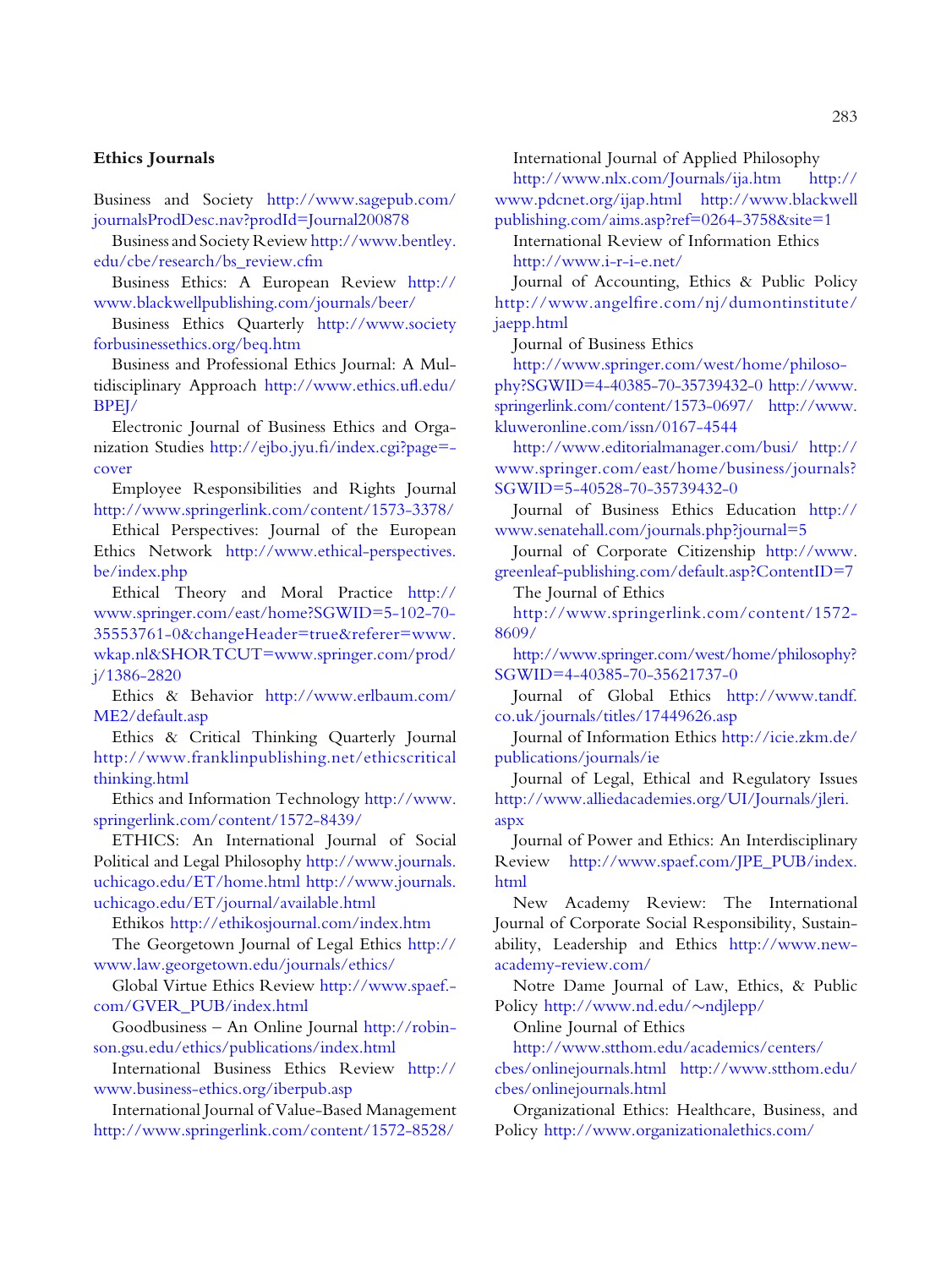Philosophy & Public Policy Quarterly [http://](http://www.puaf.umd.edu/IPPP/quarterly.html)  [www.puaf.umd.edu/IPPP/quarterly.html](http://www.puaf.umd.edu/IPPP/quarterly.html)

Philosophy of Management [http://www.man](http://www.managementphilosophers.com/)[agementphilosophers.com/](http://www.managementphilosophers.com/)

Professional Ethics: A Multidisciplinary Approach <http://www.ethics.ufl.edu/PEJ/index.html>

Research on Professional Responsibility and Ethics in Accounting [http://www.bus.iastate.edu/cjef](http://www.bus.iastate.edu/cjeffrey/journal.asp)[frey/journal.asp](http://www.bus.iastate.edu/cjeffrey/journal.asp)

#### Ethics Magazines/Newsletters

Accountability [http://www.accountability21.net/](http://www.accountability21.net/resources/default.asp?pageid=76)  [resources/default.asp?pageid=76](http://www.accountability21.net/resources/default.asp?pageid=76)

BizEthics Buzz [http://www.business-ethics.com/](http://www.business-ethics.com/BizEthicsBuzz.htm)  [BizEthicsBuzz.htm](http://www.business-ethics.com/BizEthicsBuzz.htm) 

Corporate Ethics Monitor [http://www.ethic](http://www.ethicscan.ca/products_services/education/corporate_ethics_monitor/index.html)[scan.ca/products\\_services/education/corporate\\_eth](http://www.ethicscan.ca/products_services/education/corporate_ethics_monitor/index.html)[ics\\_monitor/index.html](http://www.ethicscan.ca/products_services/education/corporate_ethics_monitor/index.html)

E-Newsletter [http://www.icac.org.hk/hkedc/](http://www.icac.org.hk/hkedc/eng/enews.htm)  [eng/enews.htm](http://www.icac.org.hk/hkedc/eng/enews.htm)

Ethical Corporation Magazine [http://www.ethi](http://www.ethicalcorp.com/)[calcorp.com/](http://www.ethicalcorp.com/) 

Ethics Matters Magazine [http://www.bent](http://www.bentley.edu/cbe/research/ethics_matters_magaz.cfm)[ley.edu/cbe/research/ethics\\_matters\\_magaz.cfm](http://www.bentley.edu/cbe/research/ethics_matters_magaz.cfm)

Ethics Newsline [http://www.globalethics.org/](http://www.globalethics.org/newsline/members/index.tmpl)  [newsline/members/index.tmpl](http://www.globalethics.org/newsline/members/index.tmpl) 

Ethical Performance – The Independent Global Newsletter for Socially Responsible Businesses <http://www.ethicalperformance.com/>

Living Ethics [http://www.ethics.org.au/about](http://www.ethics.org.au/about-ethics/ethics-centre-articles/living-ethics-newsletter/index.html)[ethics/ethics-centre-articles/living-ethics-newslet](http://www.ethics.org.au/about-ethics/ethics-centre-articles/living-ethics-newsletter/index.html)[ter/index.html](http://www.ethics.org.au/about-ethics/ethics-centre-articles/living-ethics-newsletter/index.html)

Society for Business Ethics [http://www.society](http://www.societyforbusinessethics.org/newsletter.htm)[forbusinessethics.org/newsletter.htm](http://www.societyforbusinessethics.org/newsletter.htm) 

#### University Ethics Centers – United States

Applied Ethics Institute – St. Petersburg College <http://appliedethicsinstitute.org/>

Beard Center for Leadership in Ethics – Duquesne University <http://www.bus.duq.edu/Beard/>

The Blue Cross and Blue Shield of Florida Center for Ethics, Public Policy & the Professions – University of North Florida [http://www.unf.edu/](http://www.unf.edu/dept/ceppp/)  [dept/ceppp/](http://www.unf.edu/dept/ceppp/)

Business Ethics Institute – Georgetown University <http://faculty.msb.edu/prog/gbei/>

Business Ethics and Society – University of Nebraska [http://www.cba.unl.edu/outreach/Bus-](http://www.cba.unl.edu/outreach/BusEthSoc/)[EthSoc/](http://www.cba.unl.edu/outreach/BusEthSoc/) 

The Carol and Lawrence Zicklin Center for Business Ethics Research – The Wharton School <http://www.zicklincenter.org/>

Cary M. Maguire Center for Ethics and Public Responsibility – Southern Methodist University [http://www.smu.edu/ethics\\_center/](http://www.smu.edu/ethics_center/)

Center for Applied Christian Ethics – Wheaton College <http://www.wheaton.edu/CACE/>

Center for Applied Philosophy and Ethics in the Professions – University of Florida [http://www.](http://www.ethics.ufl.edu/)  [ethics.ufl.edu/](http://www.ethics.ufl.edu/)

Center for the Advancement of Applied Ethics and Political Philosophy – Carnegie Mellon University <http://caae.phil.cmu.edu/caae>

Center for Business Ethics – Bentley College <http://www.bentley.edu/cbe/>

Center for Business and Society – University of Colorado [http://leeds.colorado.edu/businessandso](http://leeds.colorado.edu/businessandsociety/)[ciety/](http://leeds.colorado.edu/businessandsociety/)

Center for Corporate Citizenship – Boston College <http://www.bcccc.net/>

Center for the Study of Ethics in the Professions – Illinois Institute of Technology [http://www.iit.edu/](http://www.iit.edu/departments/csep/)  [departments/csep/](http://www.iit.edu/departments/csep/)

Center for Ethical Business Cultures – St. Thomas University of Minnesota [http://www.cebcglob](http://www.cebcglobal.org/)[al.org/](http://www.cebcglobal.org/) 

Center for Ethics – Emory University [http://](http://www.ethics.emory.edu/)  [www.ethics.emory.edu/](http://www.ethics.emory.edu/) 

Center for Ethics – University of Montanta <http://www2.umt.edu/ethics/>

Center for Ethics and Business – Loyola Marymount University in Los Angeles [http://www.](http://www.lmu.edu/Page20711.aspx)  [lmu.edu/Page20711.aspx](http://www.lmu.edu/Page20711.aspx) 

Center for Ethics, Capital Markets and Political Economy – University of Virginia [http://www3.](http://www3.iath.virginia.edu/cecmpe/iiindex.html)  [iath.virginia.edu/cecmpe/iiindex.html](http://www3.iath.virginia.edu/cecmpe/iiindex.html) 

Center for Ethics Education – Fordham University <http://www.fordhamethics.org/>

Center for Ethics and Leadership – St. Edward's University <http://www.stedwards.edu/ethics/>

Center for Ethics and Public Service – University of Miami <http://www.law.miami.edu/ceps/>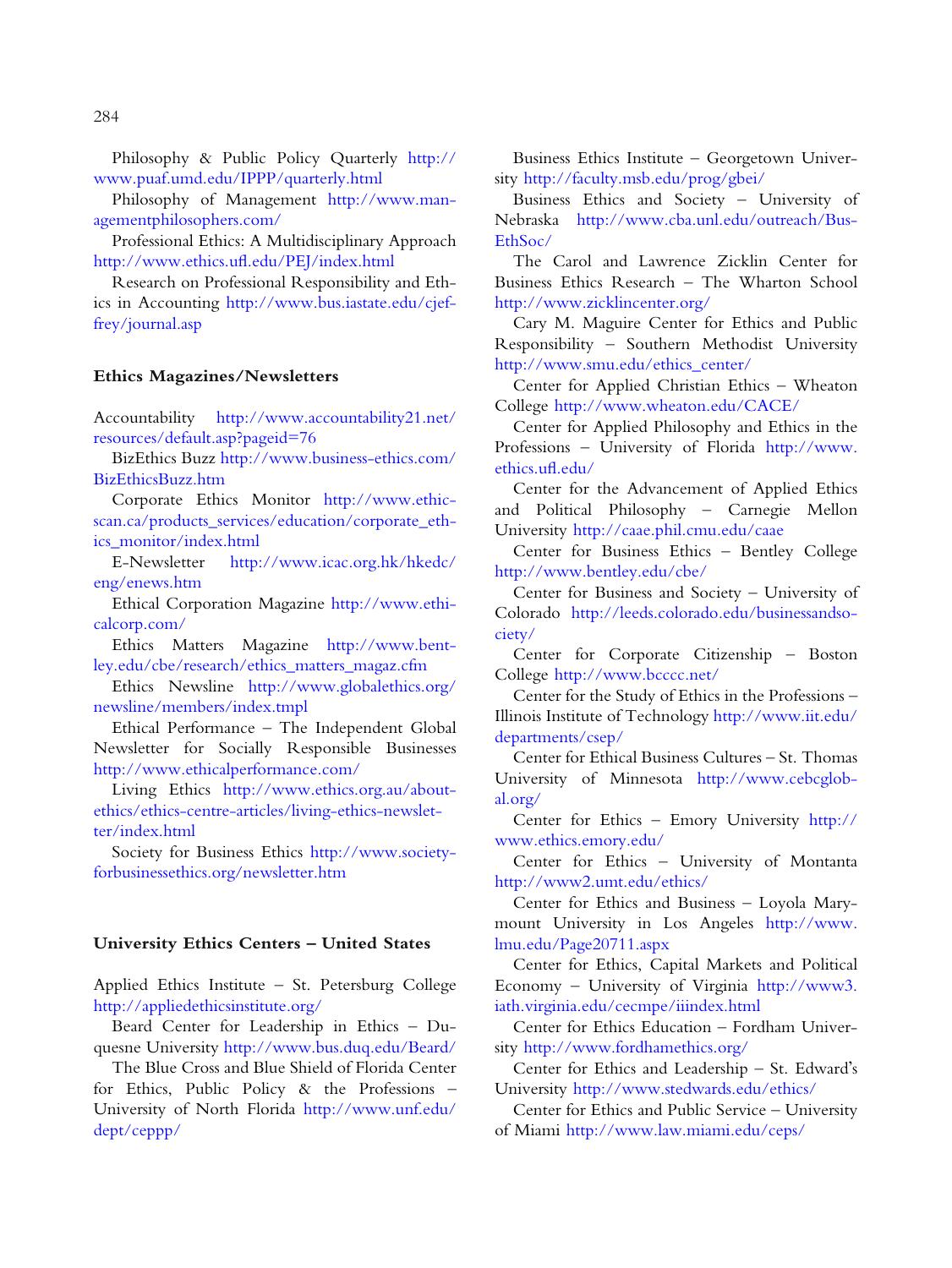Center for Ethics and Religious Values in Business – University of Notre Dame [http://www.nd.](http://www.nd.edu/∼ethics/)   $edu/\sim e$  $edu/\sim e$ thics/

Center for Ethics and Social Justice – Loyola University, Chicago <http://www.luc.edu/ethics/>

Center for Professional Ethics – Case Western Reserve University [http://www.case.edu/groups/](http://www.case.edu/groups/cpe/cpe.html)  [cpe/cpe.html](http://www.case.edu/groups/cpe/cpe.html)

Center for Professional and Applied Ethics – University of North Carolina at Charlotte [http://](http://www.coas.uncc.edu/ethics/)  [www.coas.uncc.edu/ethics/](http://www.coas.uncc.edu/ethics/) 

Center for the Study of Ethics & Human Values – Washington University in St. Louis [http://human](http://humanvalues.wustl.edu/)  [values.wustl.edu/](http://humanvalues.wustl.edu/)

Center for the Study of Ethics in Society – Western Michigan University [http://www.wmich.](http://www.wmich.edu/ethics/)  [edu/ethics/](http://www.wmich.edu/ethics/)

Center for the Study of Ethics in the Professions – Illinois Institute of Technology<http://ethics.iit.edu/>

E-businessethics Center – Colorado State University <http://www.e-businessethics.com/>

Edmond J. Safra Foundation Center for Ethics – Harvard University<http://www.ethics.harvard.edu/>

Emerson Center for Business Ethics – St. Louis University [http://business.slu.edu/centers/Emerson\\_](http://business.slu.edu/centers/Emerson_Center/index.html)  [Center/index.html](http://business.slu.edu/centers/Emerson_Center/index.html) 

Ethics – Graduate School Programs [http://](http://www.gradschools.com/listings/menus/ethics_menu.html)  [www.gradschools.com/listings/menus/eth](http://www.gradschools.com/listings/menus/ethics_menu.html)[ics\\_menu.html](http://www.gradschools.com/listings/menus/ethics_menu.html) 

Hoffberger Center for Professional Ethics – University of Baltimore [http://www.ubalt.edu/hoffber](http://www.ubalt.edu/hoffberger/)[ger/](http://www.ubalt.edu/hoffberger/)

Institute of Ethics – Gonzaga University [http://](http://www.gonzagaethics.com/)  [www.gonzagaethics.com/](http://www.gonzagaethics.com/) 

Institute for Applied and Professional Ethics – Ohio University <http://freud.citl.ohiou.edu/ethics/>

Institute for Business Integrity – Wright State University <http://www.wright.edu/business/ibi/>

Institute for Business and Professional Ethics – DePaul University [http://commerce.depaul.edu/](http://commerce.depaul.edu/ethics/)  [ethics/](http://commerce.depaul.edu/ethics/)

Institute for Philosophy & Public Policy – University of Maryland<http://www.puaf.umd.edu/IPPP/>

Institute for Social Responsibility, Ethics and Education – San Jose State University [http://](http://www.sjsu.edu/depts/social_resp/social_resp.html)  [www.sjsu.edu/depts/social\\_resp/social\\_resp.html](http://www.sjsu.edu/depts/social_resp/social_resp.html)

Institute for the Study of Applied and Professional Ethics – Dartmouth College [http://www.](http://www.dartmouth.edu/∼ethics/index.html)  [dartmouth.edu/](http://www.dartmouth.edu/∼ethics/index.html)~[ethics/index.html](http://www.dartmouth.edu/∼ethics/index.html)

Institute for the Study of Capitalism and Morality – Wheeling Jesuit University [http://www.wju.edu/](http://www.wju.edu/academics/bus/iscm/)  [academics/bus/iscm/](http://www.wju.edu/academics/bus/iscm/) 

International Center for Ethics in Business – University of Kansas [http://www.business.ku.edu/](http://www.business.ku.edu/iceb/)  [iceb/](http://www.business.ku.edu/iceb/)

International Center for Ethics, Justice and Public Life – Brandeis University [http://www.bran](http://www.brandeis.edu/ethics/)[deis.edu/ethics/](http://www.brandeis.edu/ethics/)

The Jackson Family Center for Ethics & Values – Coastal Carolina University [http://www.coastal.e](http://www.coastal.edu/jacksoncenter/)[du/jacksoncenter/](http://www.coastal.edu/jacksoncenter/) 

Joan and David Lincoln Center for Applied Ethics – Arizona State University [http://www.asu.edu/](http://www.asu.edu/clas/lincolncenter/)  [clas/lincolncenter/](http://www.asu.edu/clas/lincolncenter/)

Kegley Institute of Ethics – California State University of Bakersfield [http://www.cs.csu](http://www.cs.csubak.edu/∼donna/kie/)[bak.edu/](http://www.cs.csubak.edu/∼donna/kie/)~[donna/kie/](http://www.cs.csubak.edu/∼donna/kie/)

The Kenan Institute for Ethics – Duke University <http://kenan.ethics.duke.edu/>

The Kennedy Institute of Ethics – Georgetown University [http://kennedyinstitute.georgetown.](http://kennedyinstitute.georgetown.edu/index.htm)  [edu/index.htm](http://kennedyinstitute.georgetown.edu/index.htm)

Markkula Center for Applied Ethics – Santa Clara University [http://www.scu.edu/SCU/Centers/](http://www.scu.edu/SCU/Centers/Ethics/homepage.shtml)  [Ethics/homepage.shtml](http://www.scu.edu/SCU/Centers/Ethics/homepage.shtml) 

Olsson Center for Applied Ethics – University of Virginia [http://www.darden.virginia.edu/html/](http://www.darden.virginia.edu/html/area.aspx?styleid=3&area=olsson)  [area.aspx?styleid=3&area=olsson](http://www.darden.virginia.edu/html/area.aspx?styleid=3&area=olsson) 

Pacific Institute for Ethics & Social Policy – Pacific University [http://www.pacificu.edu/](http://www.pacificu.edu/institute/)  [institute/](http://www.pacificu.edu/institute/)

Pedro Arrupe Center for Business Ethics – Saint Joseph's University <http://www.sju.edu/arrupe/>

Poynter Center for the Study of Ethics and American Institutions – University of Indiana <http://poynter.indiana.edu/index.shtml>

Prudential Business Ethics Center – Rutgers University <http://www.pruethics.rutgers.edu/>

Robert J. Rutland Institute for Ethics – Clemson University <http://www.clemson.edu/caah/rutland/>

The Siegel Institute for Leadership, Ethics, and Character – Kennesaw State University [http://sieg](http://siegelinstitute.org/)[elinstitute.org/](http://siegelinstitute.org/)

The Southern Institute for Business and Professional Ethics – Georgia State University [http://](http://robinson.gsu.edu/ethics/index.html)  [robinson.gsu.edu/ethics/index.html](http://robinson.gsu.edu/ethics/index.html)

Stanford Center on Ethics – Stanford University <http://ethics.stanford.edu/>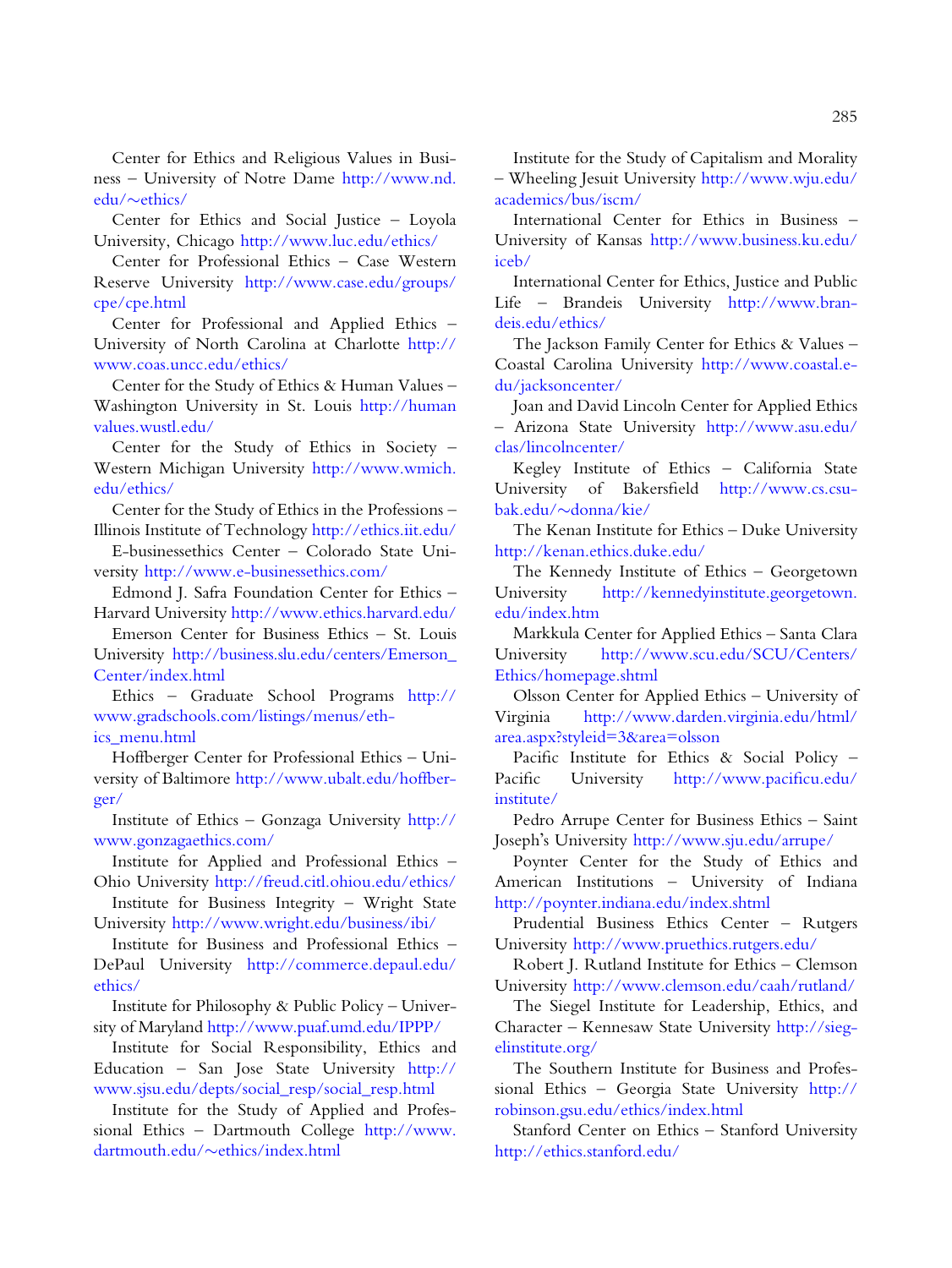The Wharton Ethics Program – University of Pennsylvania <http://ethics.wharton.upenn.edu/>

Woodstock Theological Center – Georgetown University [http://woodstock.georgetown.](http://woodstock.georgetown.edu/)  [edu/](http://woodstock.georgetown.edu/)

#### University Ethics Centers – International

Australian Association for Professional and Applied Ethics – University of New South Wales [http://](http://www.arts.unsw.edu.au/aapae/)  [www.arts.unsw.edu.au/aapae/](http://www.arts.unsw.edu.au/aapae/) 

Cardiff Centre for Ethics Law & Society [http://](http://www.ccels.cardiff.ac.uk/)  [www.ccels.cardiff.ac.uk/](http://www.ccels.cardiff.ac.uk/)

Centre for Applied Ethics – Hong Kong Baptist University <http://cae.hkbu.edu.hk/>

Centre for Business and Professional Ethics – University of Leeds, Britain [http://www.cbpe.](http://www.cbpe.leeds.ac.uk/)  [leeds.ac.uk/](http://www.cbpe.leeds.ac.uk/)

Centre for Business and Professional Ethics – University of Pretoria, South Africa [http://](http://www.gsm.up.ac.za/center.htm)  [www.gsm.up.ac.za/center.htm](http://www.gsm.up.ac.za/center.htm)

Centre for Business and Public Sector Ethics – Cambridge, UK [http://www.ethicscentre.org/welcome.](http://www.ethicscentre.org/welcome.shtml) [shtml](http://www.ethicscentre.org/welcome.shtml) 

Centre for Business Relationships, Accountability, Sustainability and Society – Cardiff University, UK <http://www.brass.cf.ac.uk/>

Clarkson Centre for Business Ethics and Board Effectiveness – University of Toronto – Rotman <http://www.rotman.utoronto.ca/CCBE/>

The European Institute for Business Ethics, the Netherlands (Nyenrode Business Universiteit) [http://www.nyenrode.nl/centers/eibe/index.](http://www.nyenrode.nl/centers/eibe/index.cfm)  [cfm](http://www.nyenrode.nl/centers/eibe/index.cfm) 

Global Ethics – University of Birmingham, United Kingdom [http://www.globalethics.bham.](http://www.globalethics.bham.ac.uk/)  [ac.uk/](http://www.globalethics.bham.ac.uk/) 

International Forum on Management, Ethics & Spirituality – HEC Montreal, Canada [http://neu](http://neumann.hec.ca/fimes/html/en/index2.htm)[mann.hec.ca/fimes/html/en/index2.htm](http://neumann.hec.ca/fimes/html/en/index2.htm)

Unilever Ethics Centre – University of Natal, South Africa <http://www.ethics.unp.ac.za/>

W. Maurice Young Centre for Applied Ethics – University of British Columbia [http://www.eth](http://www.ethics.ubc.ca/)[ics.ubc.ca/](http://www.ethics.ubc.ca/) 

#### Business Professions' Code of Conduct

American Bar Association's Model Code of Professional Competency

<http://www.abanet.org/cpr/mrpc/mcpr.pdf> <http://www.abanet.org/cpr/mrpc/home.html>

American Institute of CPAs' Code of Professional Conduct [http://www.aicpa.org/about/code/index.](http://www.aicpa.org/about/code/index.htm)  [htm](http://www.aicpa.org/about/code/index.htm)

American Institute of CPAs' Statements on Standards for Tax Services [http://www.aicpa.org/](http://www.aicpa.org/download/tax/SSTSfinal.pdf)  [download/tax/SSTSfinal.pdf](http://www.aicpa.org/download/tax/SSTSfinal.pdf) 

American Marketing Association's Code of Ethics [http://www.marketingpower.com/con](http://www.marketingpower.com/content21013.php)[tent21013.php](http://www.marketingpower.com/content21013.php) 

The Association for Information Management's Code of Ethics [http://www.arma.org/about/over](http://www.arma.org/about/overview/ethics.cfm)[view/ethics.cfm](http://www.arma.org/about/overview/ethics.cfm)

Chartered Financial Analyst – Finance Code of Ethics [http://www.cfainstitute.org/aboutus/](http://www.cfainstitute.org/aboutus/conduct/)  [conduct/](http://www.cfainstitute.org/aboutus/conduct/) 

Financial Executives International's Code of Ethics <http://www2.fei.org/about/ethics.cfm?>

Financial Planning Association's Code of Ethics [http://www.fpanet.org/member/about/principles/](http://www.fpanet.org/member/about/principles/Ethics.cfm)  [Ethics.cfm](http://www.fpanet.org/member/about/principles/Ethics.cfm) 

Institute of Internal Auditors [http://www.theiia.](http://www.theiia.org/guidance/standards-and-practices/professional-practices-framework/code-of-ethics/code-of-ethics-english/)  [org/guidance/standards-and-practices/professional](http://www.theiia.org/guidance/standards-and-practices/professional-practices-framework/code-of-ethics/code-of-ethics-english/)[practices-framework/code-of-ethics/code-of-eth](http://www.theiia.org/guidance/standards-and-practices/professional-practices-framework/code-of-ethics/code-of-ethics-english/)[ics–english/](http://www.theiia.org/guidance/standards-and-practices/professional-practices-framework/code-of-ethics/code-of-ethics-english/)

Institute of Management Accountants' Statement of Ethical Professional Practice [http://www.ima](http://www.imanet.org/about_ethics_statement.asp)[net.org/about\\_ethics\\_statement.asp](http://www.imanet.org/about_ethics_statement.asp) 

Institute for the Management of Information Systems' Code of Ethics [http://www.imis.org.uk/](http://www.imis.org.uk/about/codeofethics/code_ethics.pdf)  [about/codeofethics/code\\_ethics.pdf](http://www.imis.org.uk/about/codeofethics/code_ethics.pdf)

The Institute of Chartered Accountants in England & Wales' Code of Ethics

[http://www.icaew.co.uk/index.cfm?](http://www.icaew.co.uk/index.cfm?route=135844)

[route=135844](http://www.icaew.co.uk/index.cfm?route=135844) [http://www.icaew.co.uk/index.cfm?](http://www.icaew.co.uk/index.cfm?route=125788) [route=125788](http://www.icaew.co.uk/index.cfm?route=125788) [http://www.icaew.co.uk/index.](http://www.icaew.co.uk/index.cfm?route=127641)  [cfm?route=127641](http://www.icaew.co.uk/index.cfm?route=127641) 

International Federation of Accountants' Code of Ethics <http://www.ifac.org/Guidance/index.php>

Legal Associations – US, Canada, UK – Code of Ethics [http://www.law-lib.utoronto.ca/resources/](http://www.law-lib.utoronto.ca/resources/orgs/legassn.htm)  [orgs/legassn.htm](http://www.law-lib.utoronto.ca/resources/orgs/legassn.htm)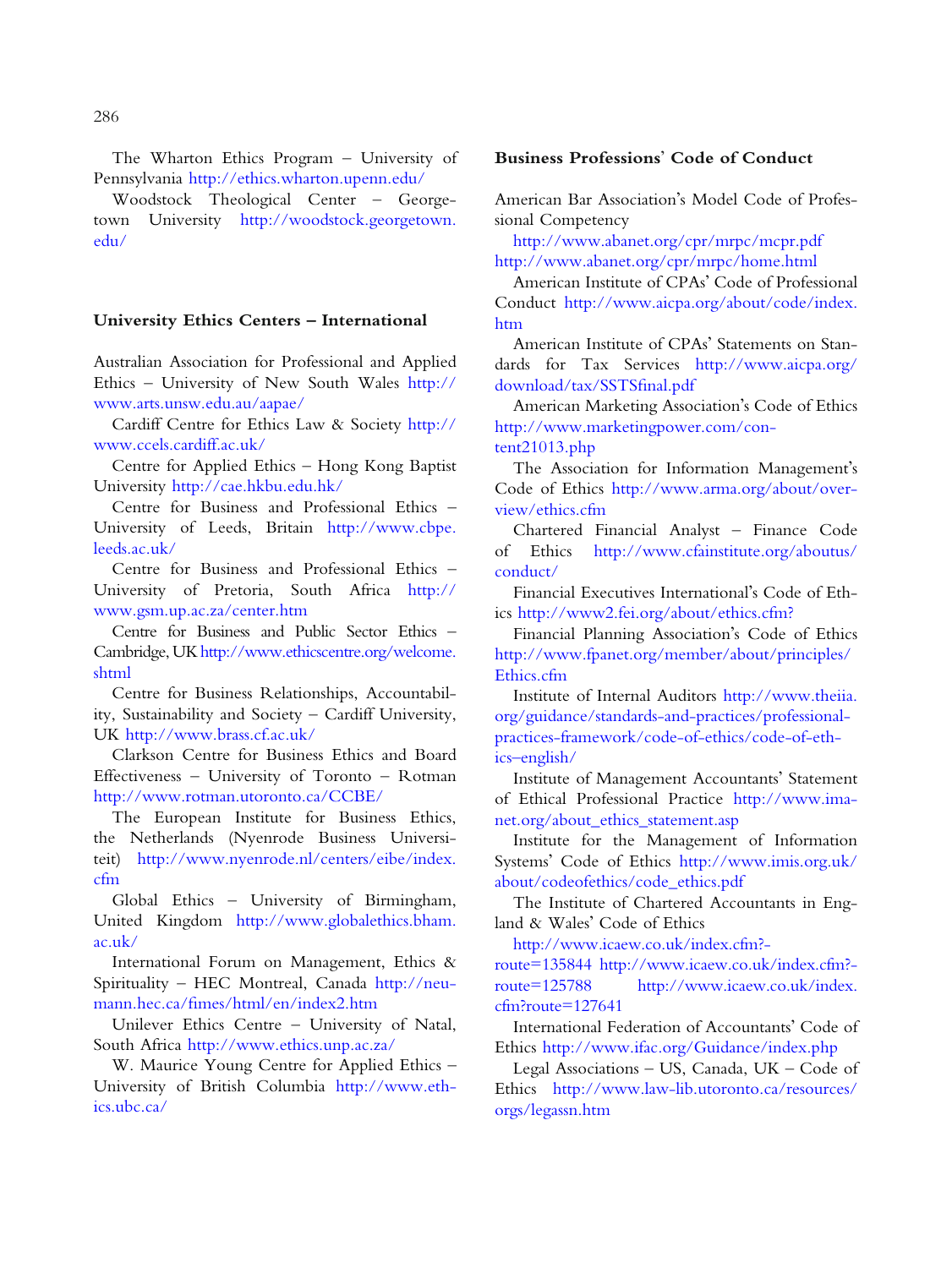National Association of Insurance & Financial Advisors' Code of Ethics [http://www.naifa.org/](http://www.naifa.org/about/ethics.cfm)  [about/ethics.cfm](http://www.naifa.org/about/ethics.cfm) 

United States Treasury Department's Circular 230 <http://www.irs.gov/pub/irs-pdf/pcir230.pdf>

#### Business Codes of Conduct

Associations' Code of Conduct [http://www.grad.](http://www.grad.umn.edu/Ethics/codes.html)  [umn.edu/Ethics/codes.html](http://www.grad.umn.edu/Ethics/codes.html) 

BELL: The Business Ethics Links Library [http://](http://libnet.colorado.edu/Bell/)  [libnet.colorado.edu/Bell/](http://libnet.colorado.edu/Bell/) 

Business Ethics Codes [http://www.web-miner.](http://www.web-miner.com/busethics.htm#codes)  [com/busethics.htm#codes](http://www.web-miner.com/busethics.htm#codes)

Code of Online Business Practices [http://](http://www.bbbonline.org/reliability/code/code.asp)  [www.bbbonline.org/reliability/code/code.asp](http://www.bbbonline.org/reliability/code/code.asp)

Companies Code of Conduct – UK [http://](http://www.ibe.org.uk/examples.html)  [www.ibe.org.uk/examples.html](http://www.ibe.org.uk/examples.html) 

Corporate Codes of Ethics [http://www.](http://www.web-miner.com/busethics.htm#codes)  [web-miner.com/busethics.htm#codes](http://www.web-miner.com/busethics.htm#codes)

Codes of Conduct [http://www.codesofcon](http://www.codesofconduct.org/)[duct.org/](http://www.codesofconduct.org/) 

Codes of Ethics and Conduct [http://onlineeth](http://onlineethics.org/codes/)[ics.org/codes/](http://onlineethics.org/codes/) 

Codes of Professional Ethics [http://www.grad.](http://www.grad.niu.edu/orc/pdf/ethics.pdf) [niu.edu/orc/pdf/ethics.pdf](http://www.grad.niu.edu/orc/pdf/ethics.pdf) 

Computer Society Codes from Around the World [http://courses.cs.vt.edu/](http://courses.cs.vt.edu/∼cs3604/lib/WorldCodes/WorldCodes.html)~cs3604/lib/World [Codes/WorldCodes.html](http://courses.cs.vt.edu/∼cs3604/lib/WorldCodes/WorldCodes.html)

Ethics Codes & Practice Guidelines for Assessment, Therapy, Counseling, & Forensic Practice <http://kspope.com/ethcodes/index.php>

Ethicsweb – Canada [http://www.ethicsweb.ca/](http://www.ethicsweb.ca/resources/business/codes.html)  [resources/business/codes.html](http://www.ethicsweb.ca/resources/business/codes.html) 

Illinois Institute of Technology [http://ethics.](http://ethics.iit.edu/codes/)  [iit.edu/codes/](http://ethics.iit.edu/codes/)

New Ethic [http://mysite.verizon.net/lestershepard/](http://mysite.verizon.net/lestershepard/ethiclinks.html#Professional)  [ethiclinks.html#Professional](http://mysite.verizon.net/lestershepard/ethiclinks.html#Professional)

North Carolina State University [http://www.](http://www.fis.ncsu.edu/grad/ethics/ethicnet.htm)  [fis.ncsu.edu/grad/ethics/ethicnet.htm](http://www.fis.ncsu.edu/grad/ethics/ethicnet.htm)

Professional Codes of Conduct [http://www.](http://www.advocateweb.org/hope/codesofethics.asp)  [advocateweb.org/hope/codesofethics.asp](http://www.advocateweb.org/hope/codesofethics.asp) 

Profession's Codes of Conduct [http://www.](http://www.ethicsweb.ca/resources/professional/codes-of-ethics.html)  [ethicsweb.ca/resources/professional/codes-of-ethics.](http://www.ethicsweb.ca/resources/professional/codes-of-ethics.html) [html](http://www.ethicsweb.ca/resources/professional/codes-of-ethics.html) 

University of Minnesota [http://www1.umn.edu/](http://www1.umn.edu/humanrts/links/allcodes.html)  [humanrts/links/allcodes.html](http://www1.umn.edu/humanrts/links/allcodes.html)

Virginia Tech [http://courses.cs.vt.edu/](http://courses.cs.vt.edu/∼cs3604/lib/WorldCodes/WorldCodes.html) $\sim$ cs3604/ [lib/WorldCodes/WorldCodes.html](http://courses.cs.vt.edu/∼cs3604/lib/WorldCodes/WorldCodes.html) 

Wharton Ethics Program

[http://ethics.wharton.upenn.edu/Links.htm#](http://ethics.wharton.upenn.edu/Links.htm#codes) [codes](http://ethics.wharton.upenn.edu/Links.htm#codes) http://ethics.wharton.upenn.edu/Links.htm# [scandals](http://ethics.wharton.upenn.edu/Links.htm#scandals)

#### Discussion Forums & Message Boards

Business Ethics Forum [http://www.management](http://www.managementlogs.com/business_ethics.html)[logs.com/business\\_ethics.html](http://www.managementlogs.com/business_ethics.html) 

Discussion of Ethics on the Net [http://frank.](http://frank.mtsu.edu/∼jpurcell/Ethics/ethics.html)  [mtsu.edu/](http://frank.mtsu.edu/∼jpurcell/Ethics/ethics.html)~jpurcell/Ethics/ethics.html

Ethics Forum [http://www.ethics.org.au/ethics\\_](http://www.ethics.org.au/ethics_forum/default.asp)  [forum/default.asp](http://www.ethics.org.au/ethics_forum/default.asp)

Markkula Center for Applied Ethics [http://www.](http://www.scu.edu/ethics/boards/thread_main.cfm?family=business)  [scu.edu/ethics/boards/thread\\_main.cfm?family=](http://www.scu.edu/ethics/boards/thread_main.cfm?family=business)  [business](http://www.scu.edu/ethics/boards/thread_main.cfm?family=business)

### Ethics Cases

American Institute of CPAs

[http://fmcenter.aicpa.org/Resources/Traditional/](http://fmcenter.aicpa.org/Resources/Traditional/Ethics+and+Fraud+in+Business+Cases+and+Commentary.htm) [Ethics+and+Fraud+in+Business+Cases+and+Com](http://fmcenter.aicpa.org/Resources/Traditional/Ethics+and+Fraud+in+Business+Cases+and+Commentary.htm)[mentary.htm](http://fmcenter.aicpa.org/Resources/Traditional/Ethics+and+Fraud+in+Business+Cases+and+Commentary.htm) [http://ceae.aicpa.org/Resources/Edu](http://ceae.aicpa.org/Resources/Education+and+Curriculum+Development/Classroom+Materials/)[cation+and+Curriculum+Development/Classroom+](http://ceae.aicpa.org/Resources/Education+and+Curriculum+Development/Classroom+Materials/)  [Materials/](http://ceae.aicpa.org/Resources/Education+and+Curriculum+Development/Classroom+Materials/) 

American Legal Ethics Library – Cornell University <http://www.law.cornell.edu/ethics/>

Arthur Andersen Case Studies in Business Ethics [http://ba.gsia.cmu.edu/ethics/AA/arthurandersen.](http://ba.gsia.cmu.edu/ethics/AA/arthurandersen.htm) [htm](http://ba.gsia.cmu.edu/ethics/AA/arthurandersen.htm)

The Asian Business Case Centre [http://](http://www.asiacase.com/)  [www.asiacase.com/](http://www.asiacase.com/) 

Babson College Cases [http://roger.babson.edu/](http://roger.babson.edu/ethics/)  [ethics/](http://roger.babson.edu/ethics/)

Business 2000 Case Studies [http://www.busi](http://www.business2000.ie/html/case_studies/index.htm)[ness2000.ie/html/case\\_studies/index.htm](http://www.business2000.ie/html/case_studies/index.htm) 

Business Case Journal [http://www.sfcr.org/bcj/](http://www.sfcr.org/bcj/bcj.htm)  [bcj.htm](http://www.sfcr.org/bcj/bcj.htm) 

Business Case Studies [http://www.businesscases.](http://www.businesscases.org/newInterface/index.phtml)  [org/newInterface/index.phtml](http://www.businesscases.org/newInterface/index.phtml)

Business Ethics Cases [http://www.web-miner.](http://www.web-miner.com/busethics.htm#cases)  [com/busethics.htm#cases](http://www.web-miner.com/busethics.htm#cases) 

Business Ethics – CA Cases

[http://www.businessethics.ca/cases/wb-env1.](http://www.businessethics.ca/cases/wb-env1.html) 

[html](http://www.businessethics.ca/cases/wb-env1.html) [http://www.businessethics.ca/cases/pollut](http://www.businessethics.ca/cases/pollutersdilemma1.html)